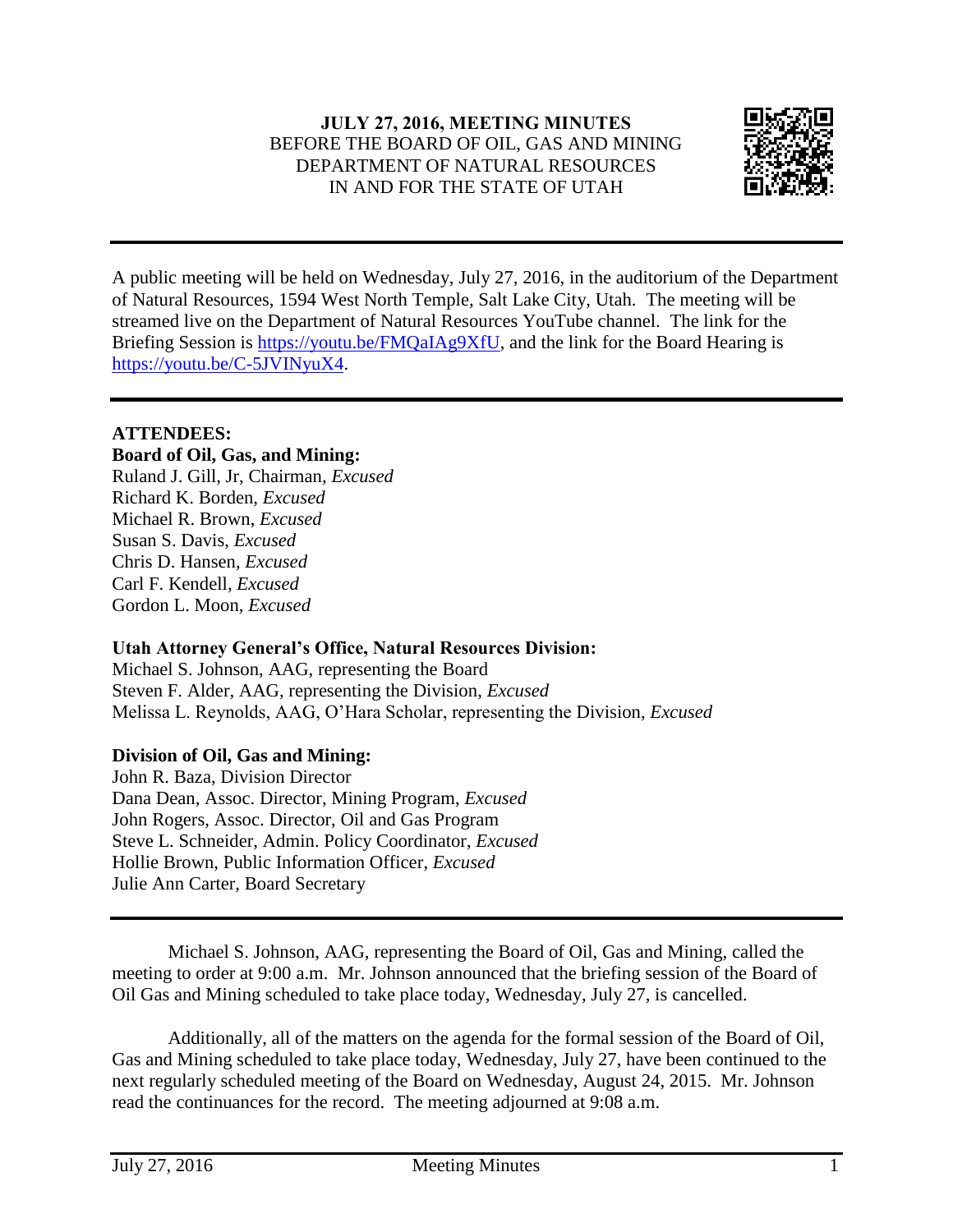#### **BRIEFING SESSION:**

- 1. Minerals Program Enforcement Update
- 2. Status of Informal Rulemaking for Oil & Gas Program:
	- R649-3-32 Reporting of Undesirable Events
- 3. Other
- 4. Next Month's Agenda and Division Calendar
- 5. Opportunity for Public Comment

#### **FORMAL SESSION:**

*Please note: Transcripts of the formal items will be available for review at the Division offices approximately fifteen business days after the hearing date. Copies of individual transcripts may be purchased from Alpine Court Reporting, 243 East 400 South, Suite 101B, Salt Lake City, Utah 84111, ph.: 801-691-1000.*

1. Docket No. 2016-007 Cause No. 131-143 – In the matter of the Request for Agency Action of SUN-WEST OIL & GAS, INC. for an Investigation and Negotiation Conference regarding allegations of non-payment of proceeds of production from the Nielson 1-20B1 Well in Section 20, Township 2 South, Range 1 West, USM, Duchesne County, Utah, Craig Phillips dba Uinta Oil & Gas, Mountain Oil, Inc. and Homeland Gas and Oil, Inc.; and

Docket No. 2016-008 Cause No. 131-144 – In the matter of the Request for Agency Action of SUN-WEST OIL & GAS, INC. for an Investigation and Negotiation Conference regarding allegations of breach of operating agreement for the Nielson 1-20B1 Well in Section 20, Township 2 South, Range 1 West, USM, Duchesne County, Utah, by Respondent, Craig Phillips dba Uinta Oil & Gas, Mountain Oil, Inc. and Homeland Gas and Oil, Inc.

*(Continued from the June 22, 2016, Board hearing. The Division will report to the Board on the results of the investigation and negotiation of this matter.)*

This matter has been continued to the August 24, 2016, regularly scheduled Board hearing.

2. Docket No. 2016-015 Cause No. 131-147 – In the matter of the Request for Agency Action of CRESCENT POINT ENERGY U.S. CORPORATION for approval of enhanced and secondary recovery operations in the Lower Green River and Green River-Wasatch Formations in Section 17, Township 3 South, Range 1, East, U.S.M., Uintah County, Utah, for authority for underground injection of water, and certification as an enhanced recovery project.

This matter has been continued to the August 24, 2016, regularly scheduled Board hearing.